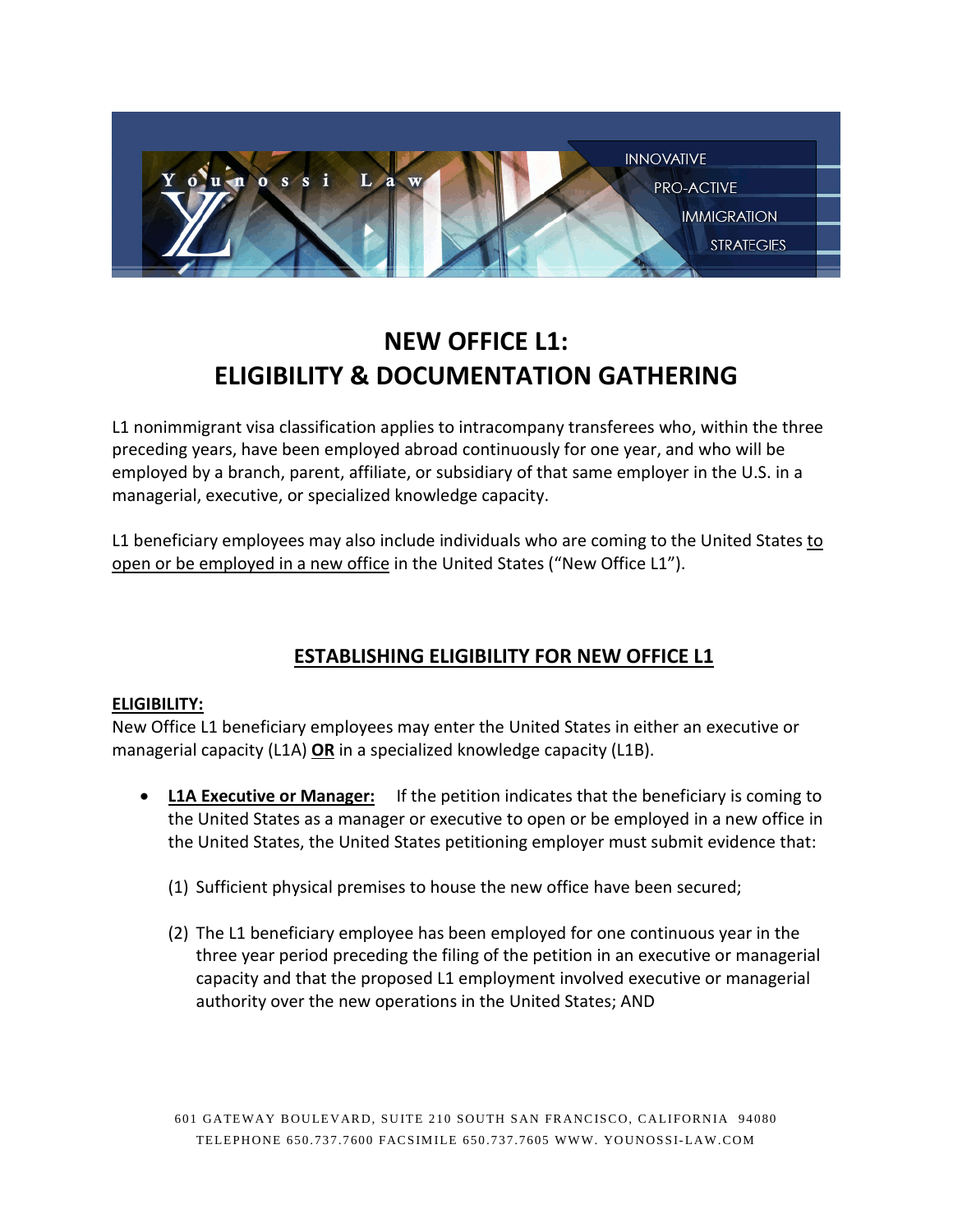- (3) The intended United States operation, within one year of the approval of the L1 petition, will support an executive or managerial position. This should be supported by information regarding:
	- a. The proposed nature of the office describing the scope of the entity, its organizational structure, and its financial goals;
	- b. The size of the United States investment and the financial ability of the foreign entity to remunerate the beneficiary and to commence doing business in the United States; AND
	- c. The organizational structure of the foreign entity.
- **L1B Specialized Knowledge Professional:** If the L1 beneficiary employee is coming to the United States in a specialized knowledge capacity to open or be employed in a new office in the United States, the United States petitioning employer must submit evidence that:
	- (1) Sufficient physical premises to house the new office have been secured;
	- (2) The business entity in the United States is or will be a qualifying organization (ie: branch, parent, affiliate, or subsidiary of the foreign entity);
	- (3) The United States petitioner employer has the financial ability to remunerate the L1 beneficiary employee and to commence doing business in the United States.

#### **L1 BENEFICIARY EMPLOYEE IS SOLE OWNER OR MAJOR STOCKHOLDER:**

If the L1 beneficiary employee is an owner or major stockholder of the company, the petition must be accompanied by evidence that the L1 beneficiary employee's services are to be used for a temporary period and evidence that the beneficiary will be transferred to an assignment abroad upon the completion of the temporary services in the United States.

Such evidence can include: documentation of the L1 beneficiary employee's other business activities abroad; active participation with the foreign entity's operations; corporate records of business ventures abroad that the L1 beneficiary employee is involved in; statements from corporate officers attesting to the business ventures that the L1 beneficiary employee is involved in, etc.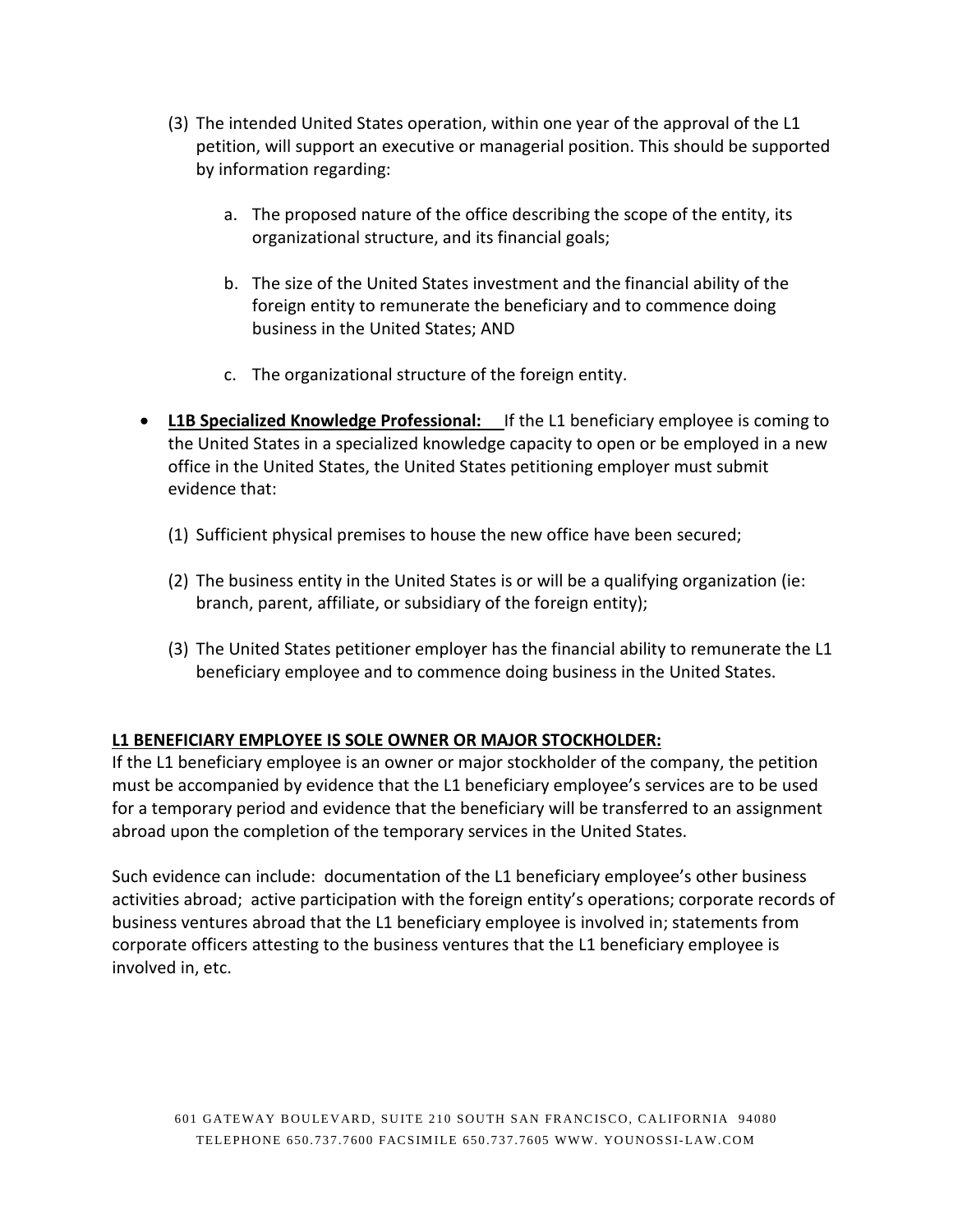#### **AUTHORIZED PERIODS OF STAY FOR NEW OFFICE L1 PETITIONS:**

While L1 visas are typically granted initially for a 3 year period of time, New Office L1 petitions are granted a one (1) year period of stay initially.

**NEW OFFICE L1 EXTENSION OF STAY PETITIONS:** New Office L1 Extension Petitions are filed with the USCIS. The USCIS grants extensions of L1 stay in 2 year increments until the maximum period of L1 stay is reached. The L1A category has a 7 year maximum period of stay. The L1B category has a 5 year maximum period of stay.

To demonstrate the United States operation's viability and the need for the L1 beneficiary employee's continued employment in the United States after the first year of L1 employment, USCIS requires that New Office L1 Extension petitions be accompanied by the following:

- (1) Evidence that the United States and foreign entities are still qualifying organizations (ie: branch, parent, affiliate, or subsidiary of the foreign entity);
- (2) Evidence that the United States entity has been "doing business" which is defined as the regular, systematic , and continuous provision of goods and/or services (does not include the mere presence of an agent or office of the qualifying organization in the United States and abroad);
- (3) A statement of the duties performed by the L1 beneficiary employee for the previous year and the duties the L1 beneficiary employee will perform under the extended petition;
- (4) A statement describing the staffing of the new United States operations, including the number of employees and types of positions held accompanied by evidence of wages paid to employees;
- (5) Evidence of the financial status of the United States operation.

## **NEW OFFICE L1 DOCUMENTATION GUIDE**

Before being able to commence preparation of a New Office L1 petition, the United States petitioner employer will need to ensure that the correct documentation is in place and may be submitted to the USCIS with the initial petition filing to establish eligibility for the New Office L1 classification.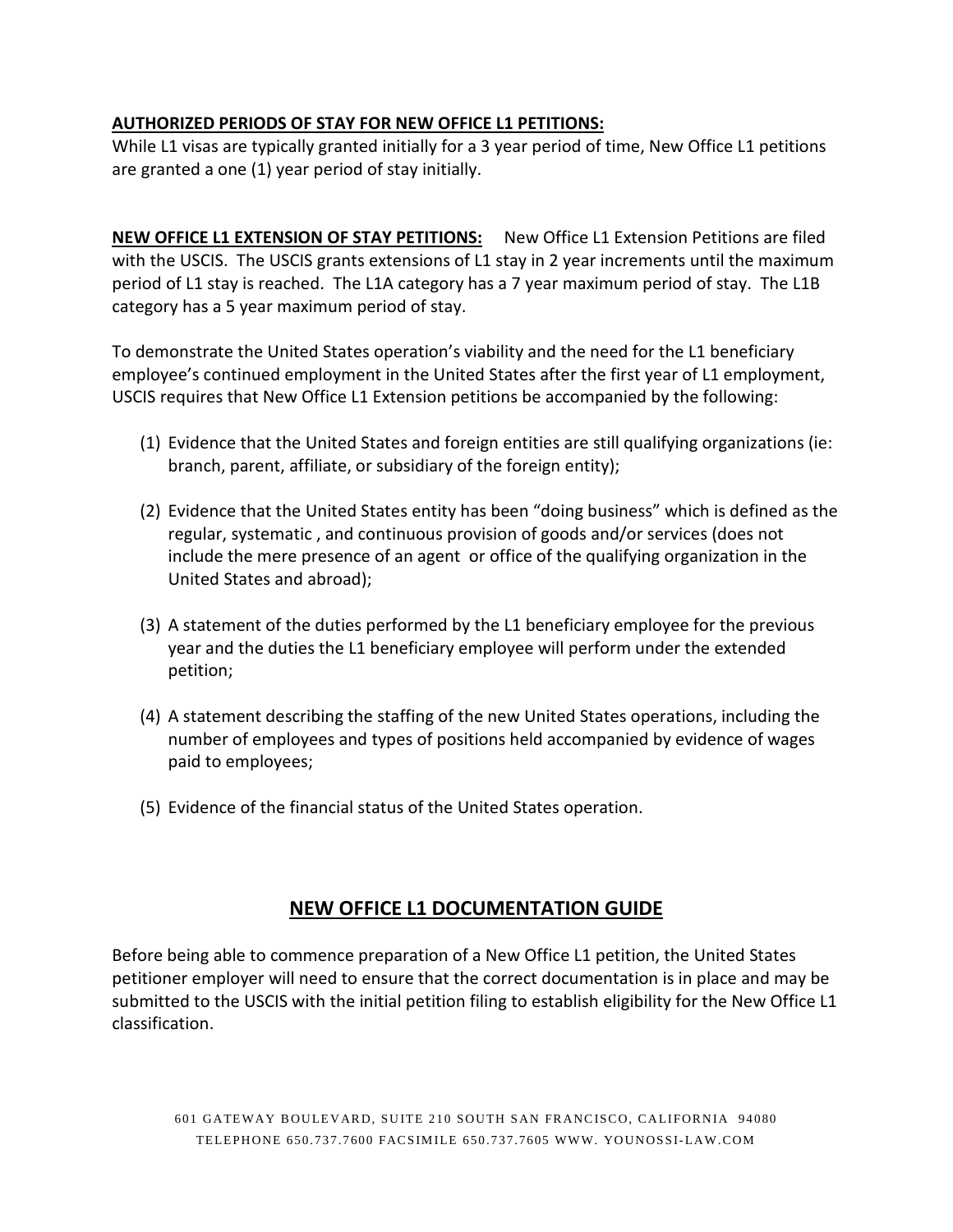#### **COMPANY FORMATION & REGISTRATION:**

The United States petitioner employer should first form the United States entity. This will require corporate filings with the Secretary of State and compliance with certain business formation requirements that are specific to the state where the business will be located. It is advisable to consult with an attorney that specializes in formations of businesses so that the United States petitioner employer can make informed decisions about issue such as: here to register the business; what type of business entity should be formed (ie: corporation, limited liability company, etc); what tax implications are involved, etc.

The corporate formation documents and related documentation such as state/county/cityissued business licenses may be submitted with the USCIS New Office L1 petition filing as evidence of formation and the nature of the business activity of the United States operations. As referenced above, United States petitioner employer must demonstrate that the United States petitioner will be "doing business" in the United States and abroad for the duration of the L1 employment. "Doing business" is defined as the regular, systematic , and continuous provision of goods and/or services. It does not include the mere presence of an agent or office of the qualifying organization in the United States and abroad. As referenced above, to justify the need of the L1 beneficiary employee's continued employment after the first year, evidence of the United States petitioner employer "doing business" will also need to be submitted for the New Office L1 extension of stay petition.

#### **EVIDENCE THAT PHYSICAL PREMISES HAVE BEEN SECURED:**

USCIS typically accepts copies of leases or purchase agreements to demonstrate that physical premises have been secured by the United State petitioner employer for the new operations in the United States. USCIS will usually want to see evidence of the fact that the office space is large enough to support the United States business activities and planned expansion in the first year of business activity so the documentation should include floor plans of the premises as well as a description of the property/space.

Additional items to document business premises could include the United States entity's company letterhead listing the company address, business cards with the company address listed on them, copies of utility bills issued to the United States entity at the business premises address, photographs of the building and signage indicating the company's existence at that premises, etc.

#### **BUSINESS PLAN FOR UNITED STATES ENTITY:**

USCIS will want to review the United States petitioner employer's business plan. This document may be less detailed than what would be submitted to an investor, but would need to summarize and describe aspects of the United States business operations such as: a mission statement or description of the business activity; short and long term business goals; a staffing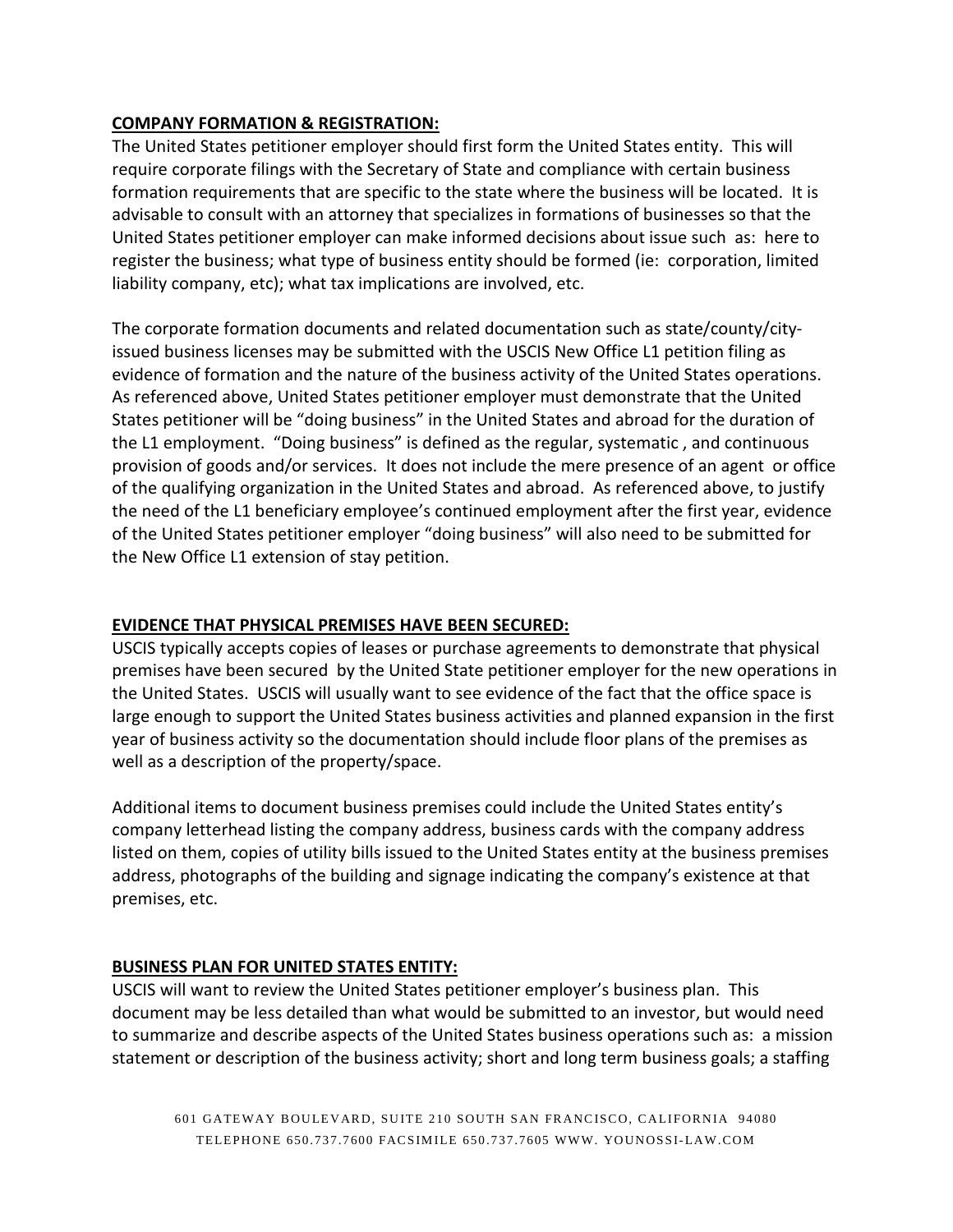plan that describes how many employees the United States petitioner employer will hire in the first year and over the next five years; the financial projections of the United States entity including anticipated revenue and costs; expected customers and/or business contracts, etc.

#### **EVIDENCE OF STAFFING:**

The United States petitioner employer will need to demonstrate that the United States entity is staffed with employees. While there is no specific number of hires specified in the regulations, a company should hire as many individuals as is needed to conduct United States business operations so as to meet its financial goals. USCIS requires that within the first few months of operation, the United States entity demonstrates a growth in personnel.

For the initial New Office L1 petition filing, it may be advisable to hire some United States Citizens or Legal Permanent Residents for required positions. The balance of United States workers with foreign national employees on the company payroll may demonstrate to USCIS that the newly formed United States entity will be anchored in the United States but that the L1 beneficiary employee from the foreign entity is required to be present in the United States to grow and expand the entity's business activity in the United States.

The hiring of staff should continue after the initial New Office L1 petition filing is approved as the New Office L1 Extension filing requires documentation of the company's personnel growth in the first year of business. For L1 Executives and Managers it also demonstrates that there is the existence of a staff that needs to be directed or managed.

To document staffing, the United States petitioner employer can submit an organizational chart of the existing United States entity that describes the managerial hierarchy and staffing levels as well as an organizational chart that describes the projected growth and expansion of staffing levels throughout the first years of business activity. For L1A Executives or Managers, the organizational chart will also serve as evidence of the management or direction of other employees.

The United States petitioner employer can also submit quarterly wage reports submitted to the State Workforce Agency or federal quarterly wage reports (Form 941) for each employee to demonstrate the number of employees on payroll.

#### **EVIDENCE OF CORPORATE RELATIONSHIP BETWEEN UNITED STATES PETITIONER AND FOREIGN ENTITY EMPLOYER:**

For any L1 petition, USCIS will require evidence of the relationship between the United States petitioner employer and the foreign entity employer. The United States entity must be a branch, parent, affiliate, or subsidiary of the foreign entity in order to be considered a qualifying organization.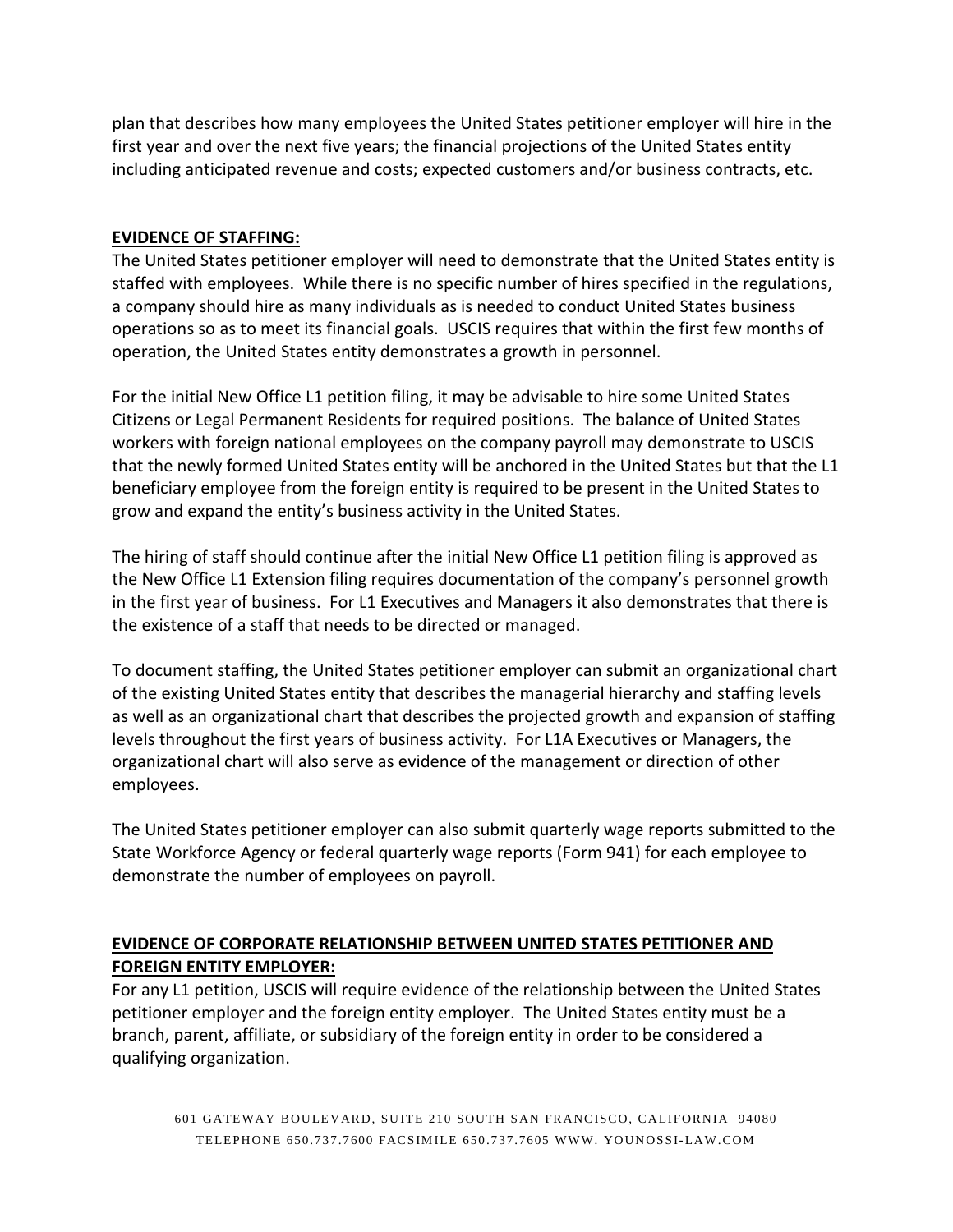Evidence of a qualifying corporate relationship can include articles of incorporation, minutes of Board meetings showing stock distribution, stock certificates demonstrating ownership interests, letters from corporate officers of the parent company attesting to ownership/relationships, etc.

It is also recommended to provide an organizational chart for the foreign entity employer that describes the managerial hierarchy and staffing levels. This is especially the case if the L1 beneficiary employee is required to report to executive management based in the foreign entity during the beginning of the L1 employment. The organizational chart will evidence the L1 beneficiary employee's position both in the United States and abroad.

#### **EVIDENCE OF FINANCIAL VIABILITY OF UNITED STATES ENTITY:**

Although New Office L1 petitions involve businesses that are just forming, USCIS requires that the United States petitioner employer demonstrate its financial ability and/or initial capital to sustain business operations. For the New Office L1 Extension petition, this ability will have to be further documented.

Such documentation can include: United States federal income tax returns filed for the most recent tax year; corporate bank statements; existing contracts, purchase orders, or accounts payable; accountant statements describing financial projections; articles of incorporation, corporate by-laws, corporate resolutions relating to capital; statements from the foreign entity attesting to the foreign entity's commitment to financing United States operations with annual report from the foreign entity, etc.

## **YOUNOSSI LAW'S PROCESSING STEPS FOR NEW OFFICE L1 PETITION FILINGS**

For New Office L1 USCIS Petition filings, below is an outline of Younossi Law's processing of the application.

Step 1-- Initiation & Fact Gathering: Upon employer's request to initiate an L1 petition, Younossi Law will send out fact gathering information to the employer and L1 candidate.

Step 2-- Preparation of and Sending Documents to Employer for Signature: Younossi Law will assess the fact gathering information and supporting documentation and apprise the employer of any issues or concerns.

Step 3-- USCIS L1 Petition Filing: Younossi Law will prepare L1 petition documentation and send it to the employer for signature. Upon receipt of signed documents, Younossi Law will file